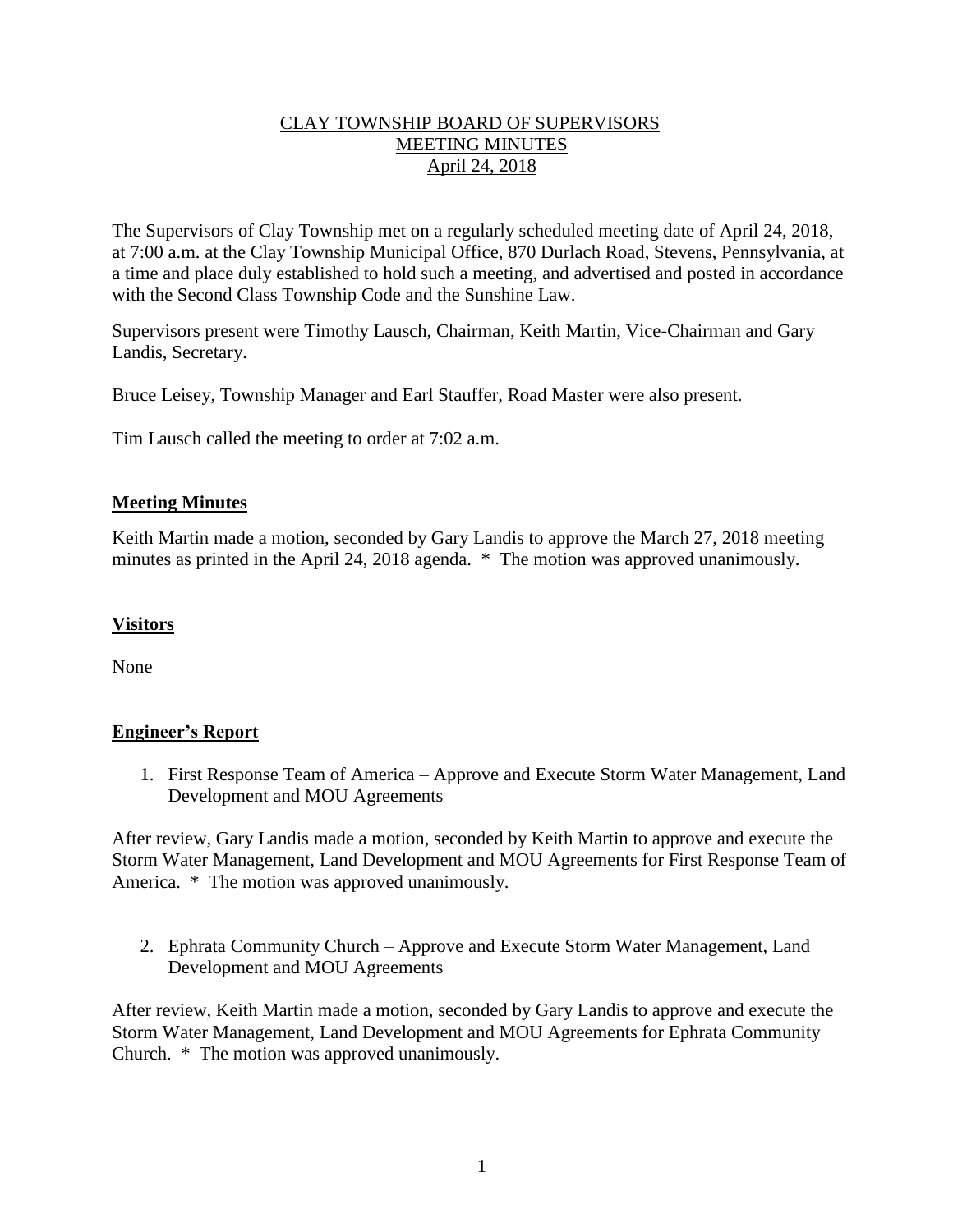Gary Landis made a motion, seconded by Keith Martin to approve a 30 day time extension to record the Final Subdivision Plan. \* The motion was approved unanimously.

3. Hopeland Mennonite Church – Execute Sewage Planning Module

After review, Gary Landis made a motion, seconded by Keith Martin to execute the Sewage Planning Module for Hopeland Mennonite Church. \* The motion was approved unanimously.

4. Christopher and James Martin – Storm Water Management Plan and Execute Storm Water Management, MOU Agreement and Cost Opinion

Bruce Leisey updated the Board of Supervisors on the status of the Martin's storm water plan.

After review, Keith Martin made a motion, seconded by Gary Landis to approve and execute the Storm Water Management and MOU Agreements and Cost Opinion. \* The motion was approved unanimously.

Keith Martin made a motion, seconded by Gary Landis to approve plan contingent on compliance with the Hanover Engineering letter dated  $4/20/18$ . \* The motion was approved unanimously.

5. Glenn Wissler – Approve and Execute Storm Water Management and MOU Agreements

After review, Gary Landis made a motion, seconded by Keith Martin to approve and execute the Storm Water Management and MOU Agreements for the Glenn Wissler Subdivision Plan. \* The motion was approved unanimously.

#### **Old Business**

1. Furnace Hill Road and Stony Lane Storm Water Issues

Bruce Leisey updated the Board of Supervisors on proposal to install erosion socks along Camp Road.

After discussion, it was decided to contribute \$2.00 per linear foot up to \$1,500.00 to the project.

There was also discussion on the options of using mulch filled or compost filled erosion socks.

#### **New Business**

None